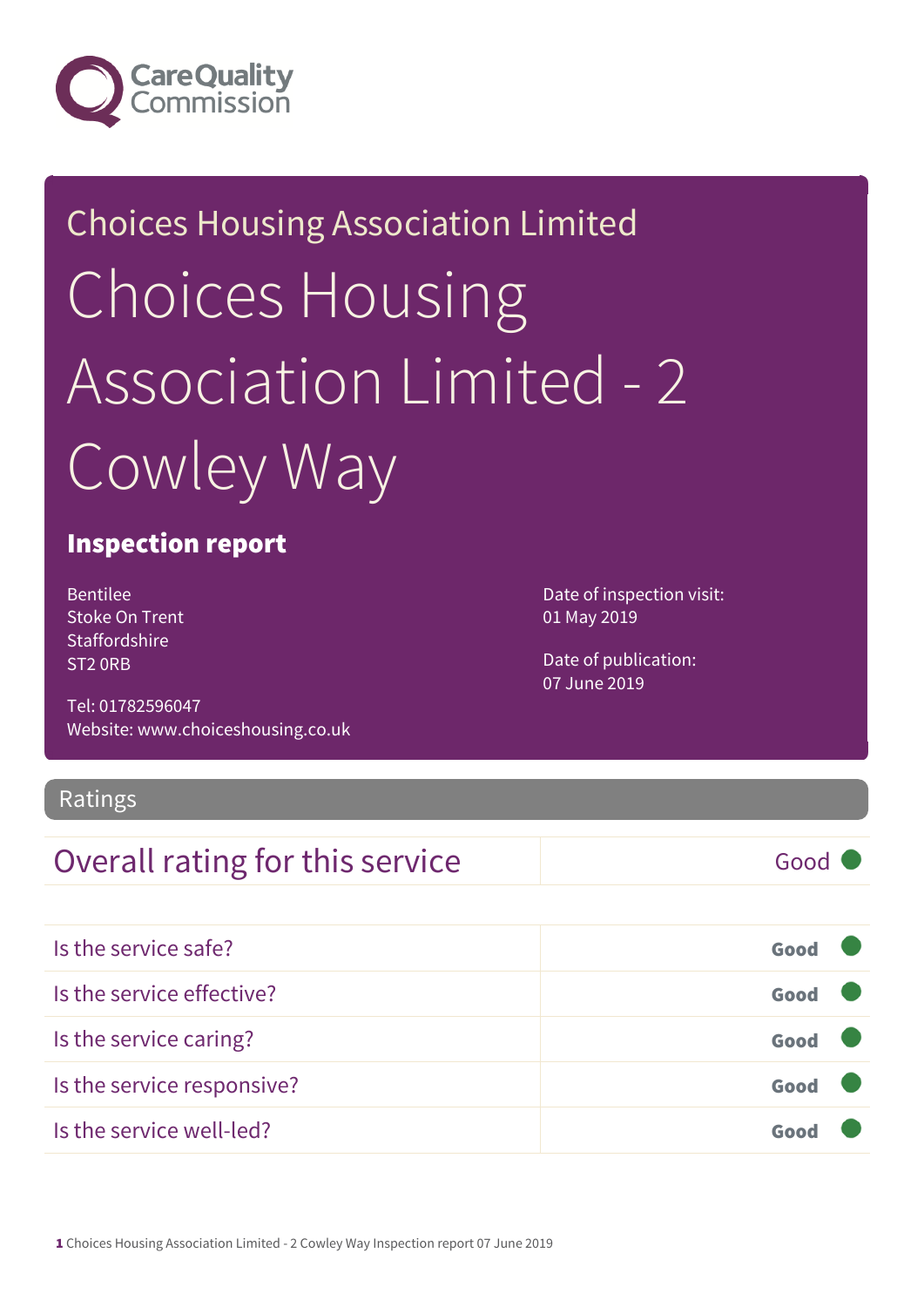### Summary of findings

#### Overall summary

About the service: Choices Housing Association Limited - 2 Cowley Way ('2 Cowley Way') provides personal care and support for up to eight people who have a learning disability, in one purpose built detached house. The service was full at the time of our inspection.

People's experience of using this service: The culture was welcoming and inclusive. People enjoyed living at 2 Cowley Way.

Staff, most of whom had been at the service for several years, cared passionately about their roles and people receiving good health and wellbeing outcomes.

The registered manager had confidence in their staff and the respect was mutual, with a good team spirit and shared understanding of how best to support people.

Feedback from people, their relatives and external professionals was positive regarding the continuity of care and the sensitive, dignified approach of staff. Staff turnover was extremely low and agency staff were not used.

There were sufficiently trained staff, suitably deployed, to meet people's needs safely.

Healthy eating was encouraged, as was healthy living, notably through people being supported to use the gym.

People's individual preferences, likes, dislikes and important information such as allergies and potential triggers to anxiety, were well known by staff.

Regular meetings were held with staff and people who used the service. These meetings were an opportunity to openly discuss a wide range of topics. People and staff confirmed they could raise queries or suggestions in a welcoming, inclusive atmosphere at these meetings.

People were supported to have maximum choice and control of their lives and staff supported them in the least restrictive way possible; the policies and systems in the service supported this.

Good community links were in place and people felt a part of their community. People were encouraged to try new activities and make new friendships.

Records were accurate, up to date and person-centred. Clear systems were in place for the review and audit of all aspects of the service, with support in place from the area manager.

The registered manager had been in post for five months and demonstrated a good knowledge of the needs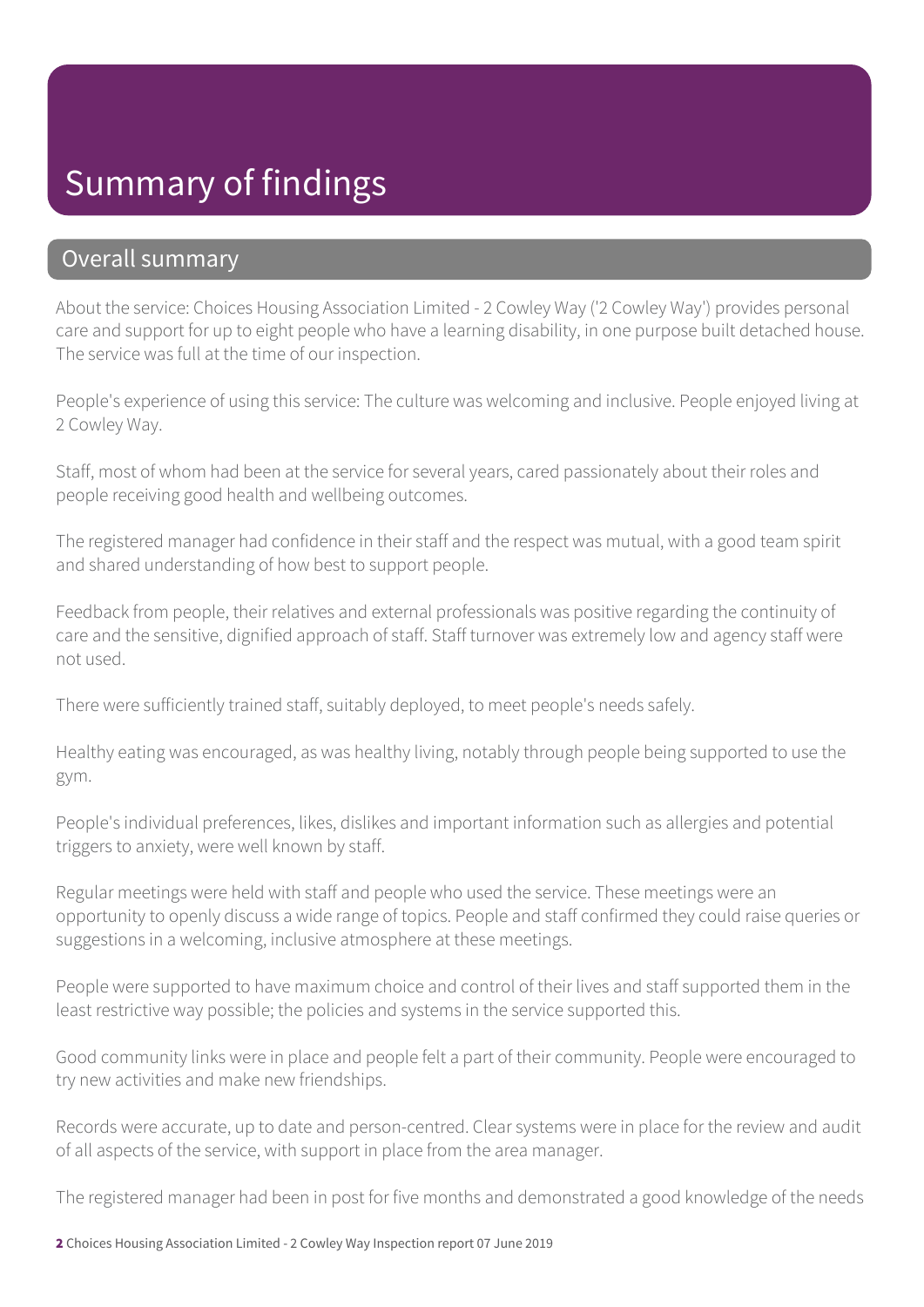of people. People got on well with the registered manager and relatives confirmed they were approachable.

Turnover of staff remained low and staff morale was high.

The care service was managed in line with the values that underpin Registering the Right Support and other best practice guidance. These values include choice, promotion of independence and inclusion. People with learning disabilities and autism using the service can live as ordinary a life as any citizen.

For more details, please see the full report which is on the CQC website at www.cqc.org.uk

Rating at last inspection: Good (report published December 2016).

Why we inspected: We inspected the service in line with our scheduled programme of inspections.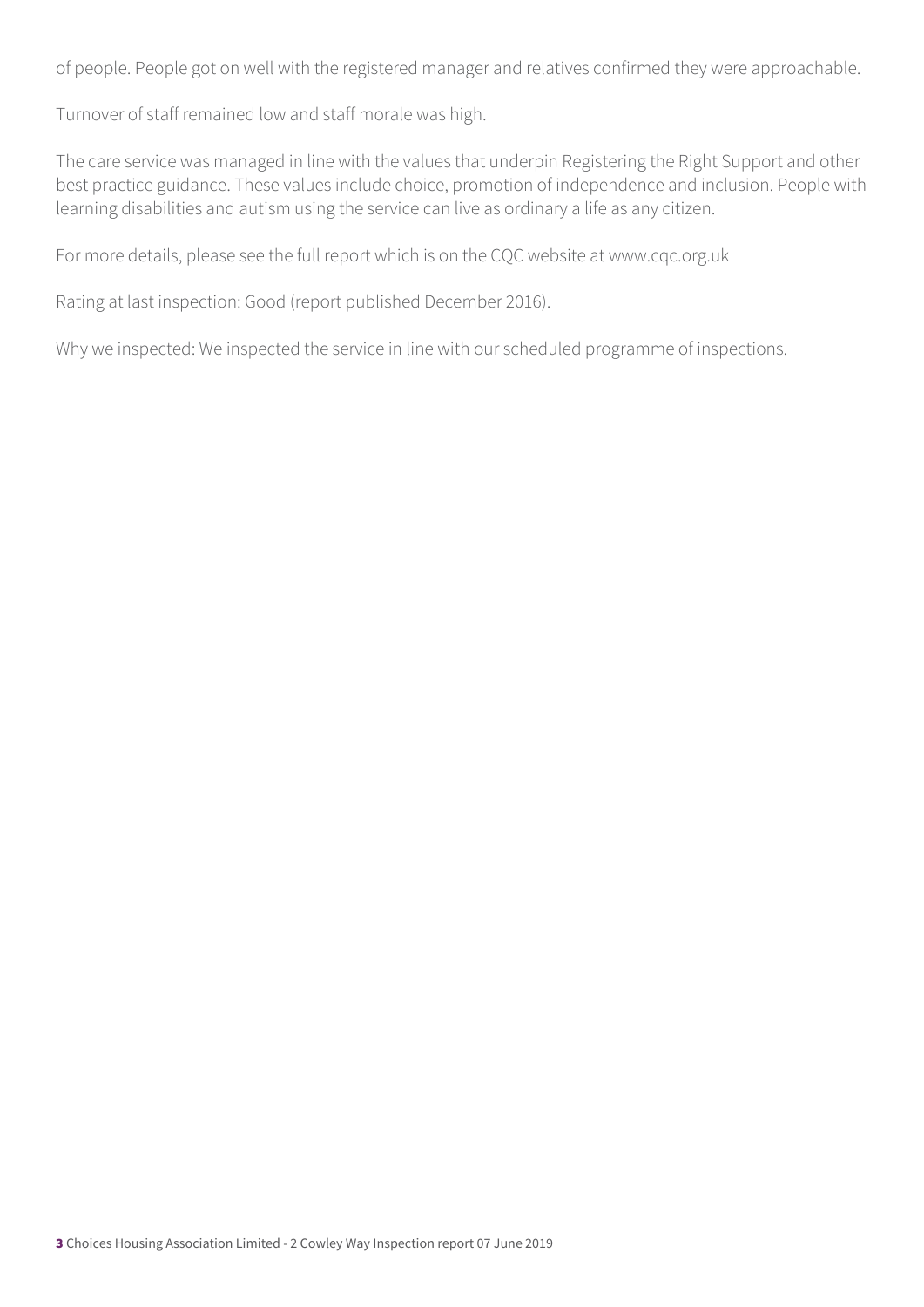#### The five questions we ask about services and what we found

We always ask the following five questions of services.

| Is the service safe?                          | Good |
|-----------------------------------------------|------|
| The service was safe                          |      |
| Details are in our Safe findings below.       |      |
| Is the service effective?                     | Good |
| The service was effective                     |      |
| Details are in our Effective findings below.  |      |
| Is the service caring?                        | Good |
| The service was caring                        |      |
| Details are in our Caring findings below.     |      |
| Is the service responsive?                    | Good |
| The service was responsive                    |      |
| Details are in our Responsive findings below. |      |
| Is the service well-led?                      | Good |
| The service was well-led                      |      |
| Details are in our Well-Led findings below.   |      |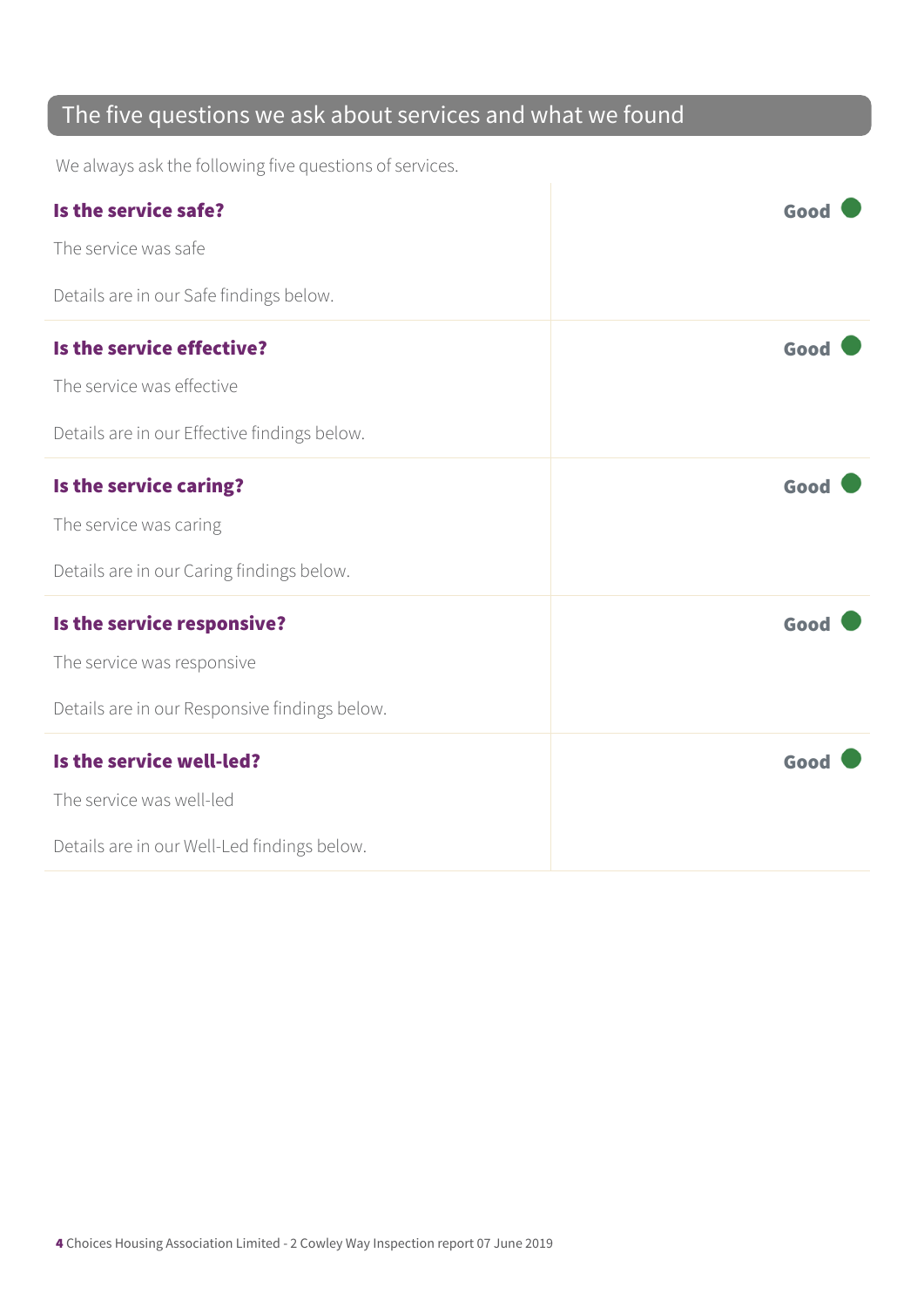

# Choices Housing Association Limited - 2 Cowley Way

Detailed findings

### Background to this inspection

We carried out this inspection under Section 60 of the Health and Social Care Act 2008 (the Act) as part of our regulatory functions. This inspection was planned to check whether the provider was meeting the legal requirements and regulations associated with the Act, to look at the overall quality of the service, and to provide a rating for the service under the Care Act 2014.

Inspection team: One inspector completed the inspection.

Service and service type: 2 Cowley Way is a 'care home'. People in care homes receive accommodation and nursing or personal care as a single package under one contractual agreement. CQC regulates both the premises and the care provided, and both were looked at during this inspection.

The service had a manager registered with the Care Quality Commission. This means that they and the provider are legally responsible for how the service is run and for the quality and safety of the care provided.

Notice of inspection: The inspection was unannounced.

What we did: Before our inspection we reviewed all the information we held about the service, including notification of changes, events or incidents that the provider is legally obliged to send us within the required timescales. We contacted professionals in local authority commissioning teams, safeguarding teams and Healthwatch. Healthwatch are a consumer group who champion the rights of people using healthcare services.

Before the inspection the provider completed a Provider Information Return (PIR). This is a form that asks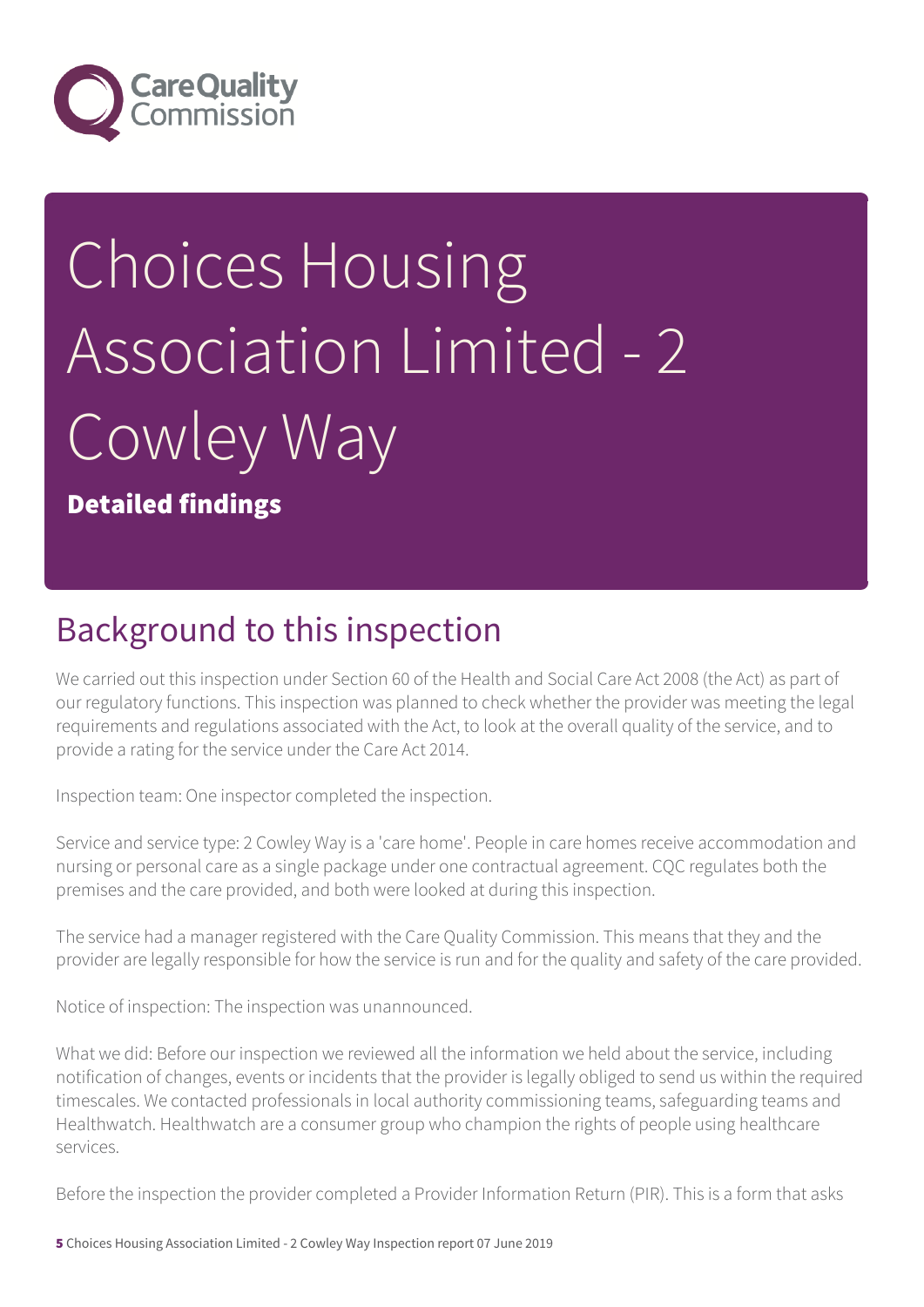the provider to give some key information about the service, what the service does well and improvements they plan to make.

We spoke with two people who used the service and observed interactions between staff and people who used the service. We spoke with four members of staff: the registered manager, the area manager and two support staff.

We looked at two people's care plans, risk assessments and medicines records. We reviewed staff training information, quality assurance systems, a selection of the provider's policies and procedures for the service, meeting minutes and maintenance records. Following the inspection we contacted four relatives and two health and social care professionals.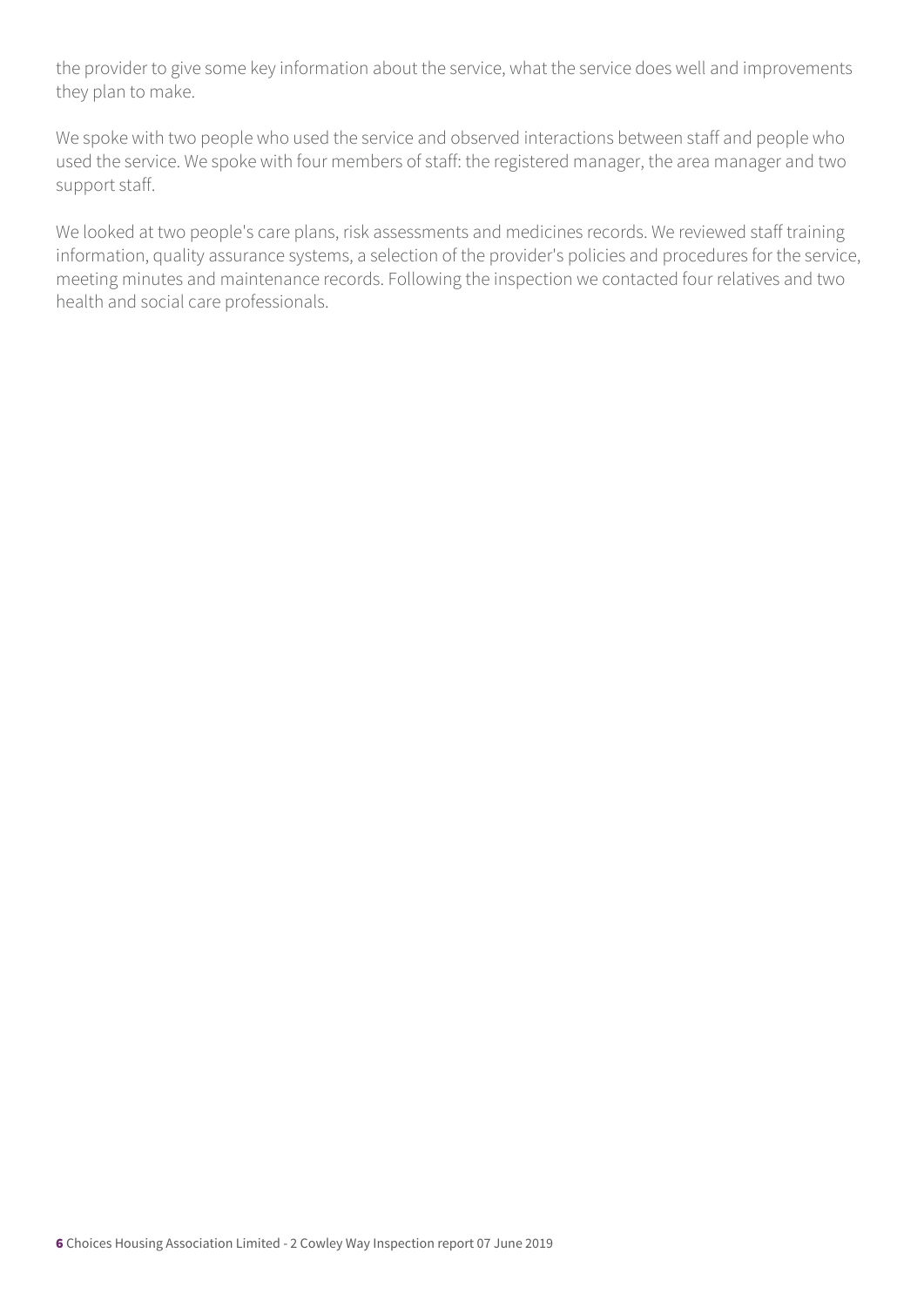

#### Is the service safe?

## Our findings

Safe – this means we looked for evidence that people were protected from abuse and avoidable harm.

People were safe and protected from avoidable harm. Legal requirements were met.

Systems and processes to safeguard people from the risk of abuse.

- Safeguarding procedures were well understood by staff. Regular refresher training took place for staff and those we spoke with were clear about their responsibilities.
- People behaved in a relaxed fashion and interacted freely with staff, who evidently knew them well. All relatives and external professionals confirmed they had no concerns about people's wellbeing and confidence in the ability of staff to keep people were safe.
- Systems and processes were in place to ensure that any matters of a safeguarding nature were investigated and reported appropriately to the local authority safeguarding adults team.

Assessing risk, safety monitoring and management.

- Risk assessments were person-centred and clearly incorporated a range of information based on people's previous risks and input from professionals. Assessments were reviewed regularly and supported positive risk taking.
- A recent multi-agency initiative on the reduction of falls was clearly displayed and the registered manager had ensured staff were aware of the protocol.
- The service had a restraint policy in place but there had been no recent instances of restraint. Where people had previously displayed behaviours that may challenge there were detailed de-escalation strategies in place as well positive approaches to improving their quality of life.
- Staff undertook regular checks of the premises to ensure it was well maintained. The premises were well maintained and utilities regularly serviced.

Staffing and recruitment.

- Pre-employment checks took place to ensure prospective staff were suitable to work with vulnerable people.
- Staffing levels were appropriate to meet people's personal care and social needs. Staff felt staffing levels were always appropriate and additional staff were on duty when activities took place.

#### Using medicines safely.

- Medicines were managed safely and in line with good practice. For instance, where people were prescribed medicines 'when required' this was supported by a detailed protocol for staff to follow. Positive strategies other than using certain types of medication were clearly set out in people's care records.
- Regular audits of medicines records and stock levels took place, along with regular competence checks of staff. Staff received appropriate training in the safe management and administration of medicines.

Preventing and controlling infection.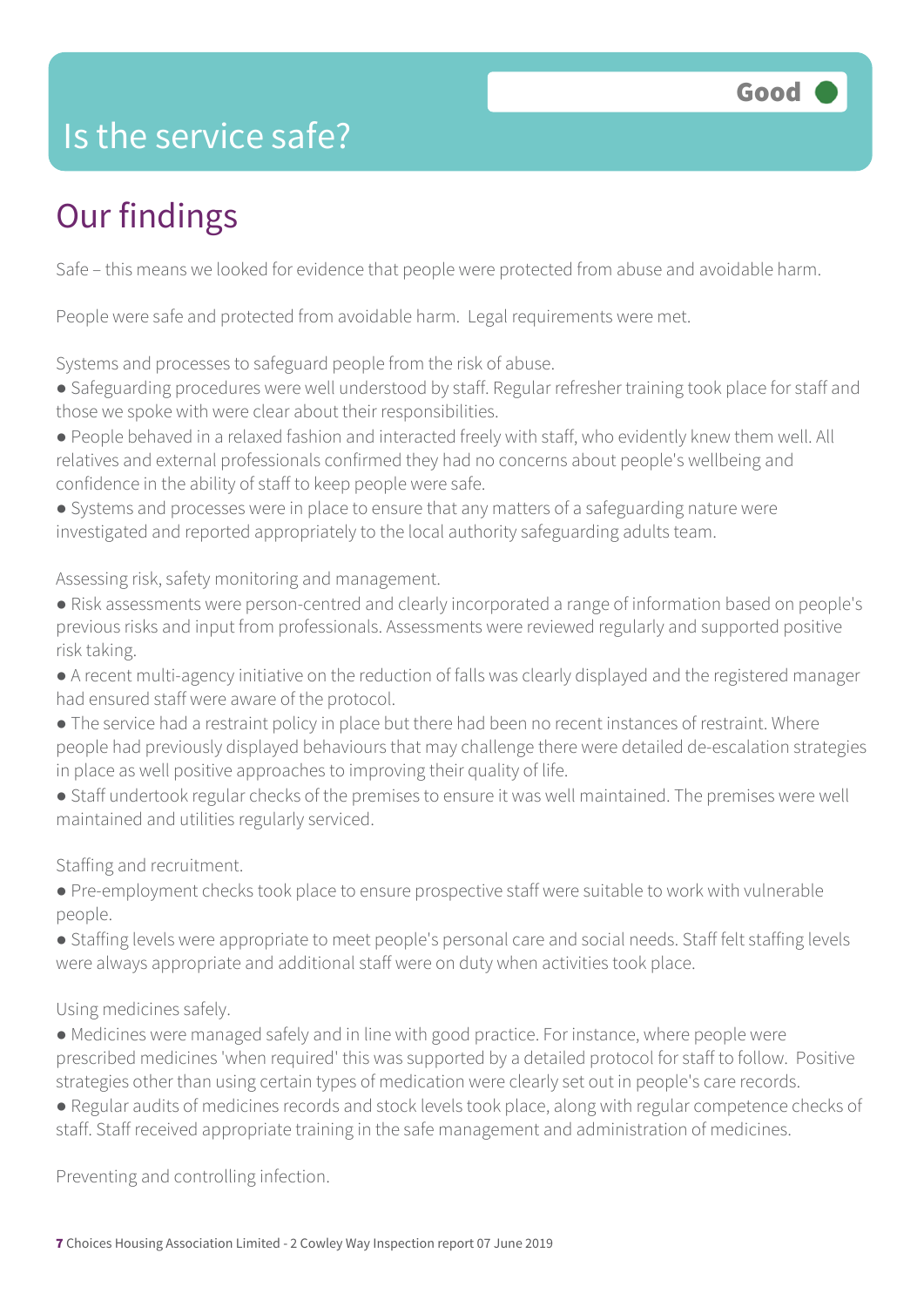● The service was clean throughout, including communal areas and people's rooms. People were not at risk of infections or living in a home that was in need of repair.

Learning lessons when things go wrong.

● Processes were in place to ensure any accidents, incidents, complaints or safeguarding incidents were documented and analysed. For instance, one person was particularly anxious when an external contractor arrived and performed some works. The registered manager reflected on this and ensured they better involved people in planning how and when external contractors should visit.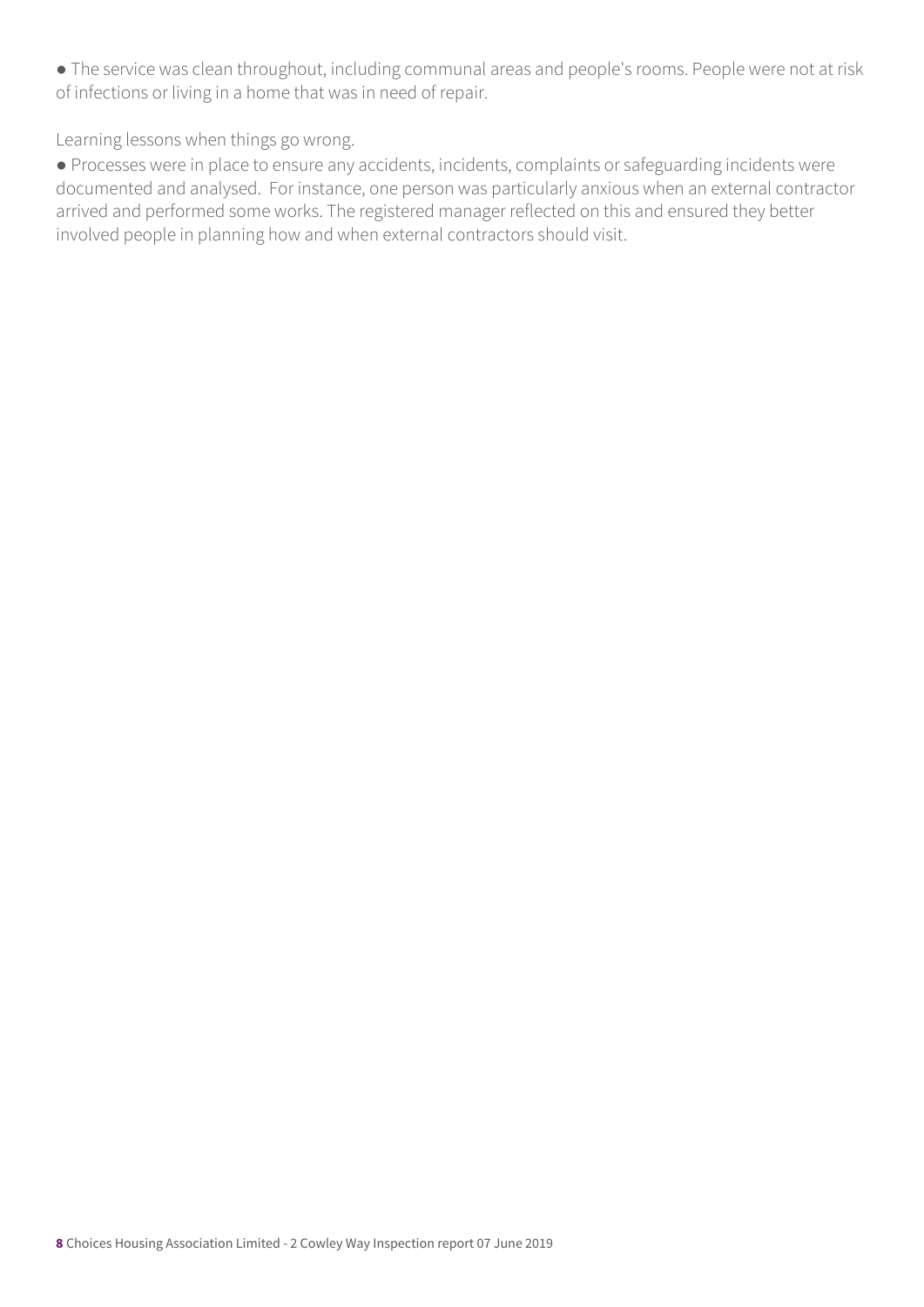### Is the service effective?

## Our findings

Effective – this means we looked for evidence that people's care, treatment and support achieved good outcomes and promoted a good quality of life, based on best available evidence.

People's outcomes were consistently good, and people's feedback confirmed this.

Assessing people's needs and choices; delivering care in line with standards, guidance and the law.

- People's needs were assessed prior to using the service and reviewed regularly after that.
- Good practice was adhered to. For instance, each person had a health action plan in place, a hospital passport, and had been supported to attend an annual health check.
- The registered manager demonstrated a good knowledge of current best practice. They followed it to ensure one person had access to physiotherapy support and helped them complete their daily exercises.

Staff working with other agencies to provide consistent, effective, timely care.

- Staff worked well with healthcare professionals to meet people's needs. For instance, one person's sight had deteriorated significantly. Staff had sought specialist advice and ensured specialist equipment was made available to the person.
- External healthcare professionals gave positive feedback about the service. Comments included, "Records/files were all kept up to date on the client under review and I had no concerns."

Staff support: induction, training, skills and experience.

- The registered manager ensured training was regularly reviewed and new training sourced. Training was planned based on the needs of people and the training preferences of staff. One staff member told us, "Training is really good and they make sure you are confident in the subject."
- The registered manager did not have a deputy manager in place but staff had clearly defined support roles in addition to the care roles. For instance, one staff member completed the monthly health and safety check whilst another completed financial checks.
- Staff received regular supervisions from the registered manager, along with informal support and observations. They demonstrated a good knowledge of the training they had received.
- ●Staff were encouraged to act in people's interests and to use their detailed knowledge of people's needs to help them achieve greater health and wellbeing outcomes.

Supporting people to eat and drink enough to maintain a balanced diet.

- Staff helped people prepare healthy meals using a four-weekly menu and listening to people's choices. We saw people enjoying a range of meals, drinks and snacks during our inspection.
- Staff and the registered manager demonstrated a comprehensive knowledge of people's dietary requirements, for instance specific food intolerances.

Adapting service, design, decoration to meet people's needs.

● The home was purpose built and accessible for all people who used the service. Corridors were wide and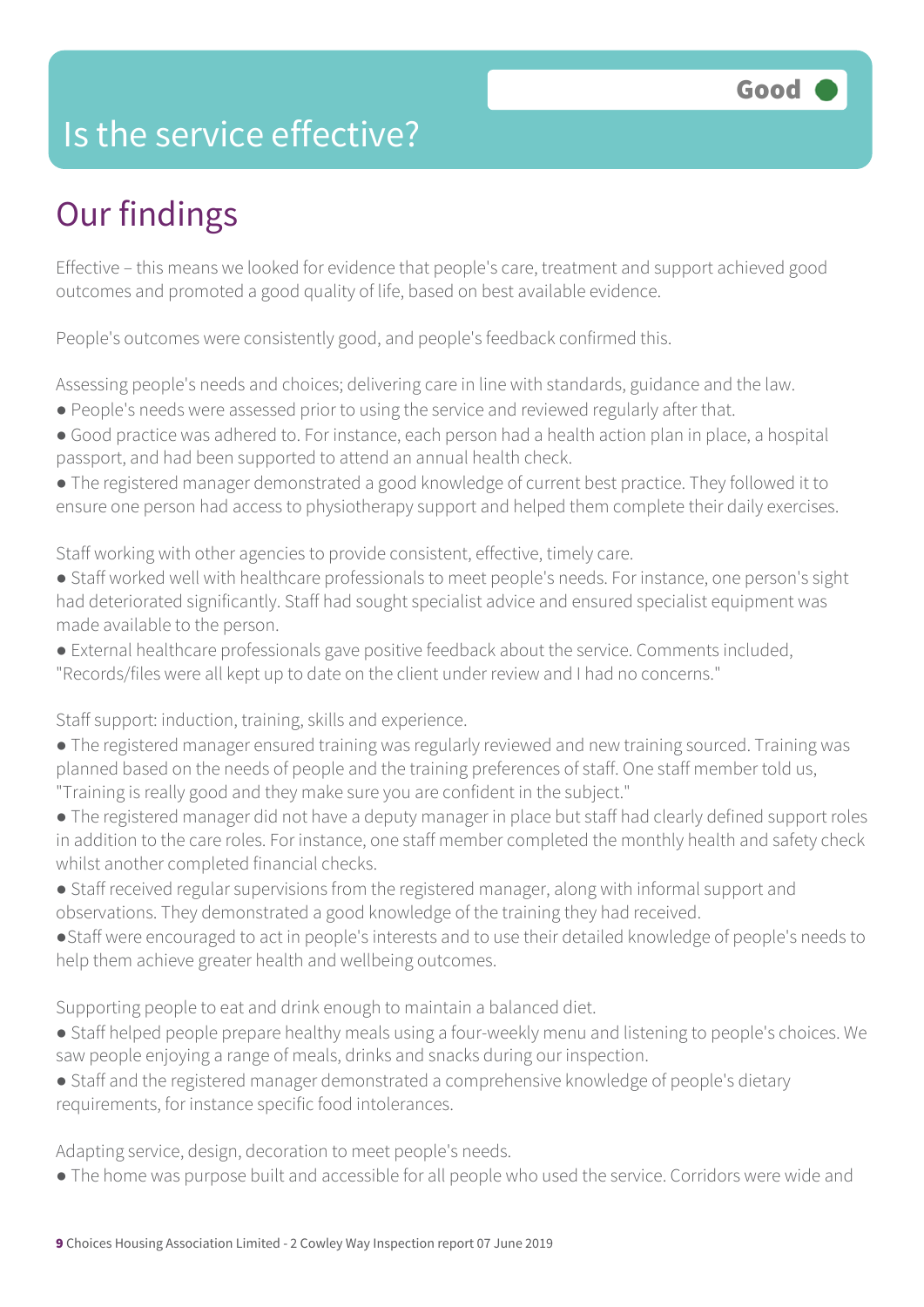light, whilst there were ample accessible bathing facilities. A sensory area was being developed in a disused corridor. This was still being developed but demonstrated a willingness to use space innovatively.

Supporting people to live healthier lives, access healthcare services and support.

● People enjoyed going to a local gym regularly, supported by staff who encouraged them to beat previous 'personal bests'.

● People were supported to healthcare appointments when needed.

Ensuring consent to care and treatment in line with law and guidance.

The Mental Capacity Act 2005 (MCA) provides a legal framework for making particular decisions on behalf of people who may lack the mental capacity to do so for themselves. The Act requires that, as far as possible, people make their own decisions and are helped to do so when needed. When they lack mental capacity to take particular decisions, any made on their behalf must be in their best interests and as least restrictive as possible.

People can only be deprived of their liberty to receive care and treatment with appropriate legal authority. In care homes, and some hospitals, this is usually through MCA application procedures called the Deprivation of Liberty Safeguards (DoLS).

We checked whether the service was working within the principles of the MCA, whether any restrictions on people's liberty had been authorised and whether any conditions on such authorisations were being met.

● The registered manager kept a record of who had a DoLS in place and when these needed to be reviewed. Each decision was detailed and in line with good practice.

● People's consent was documented in care planning records. People we spoke with confirmed staff always asked them for their consent.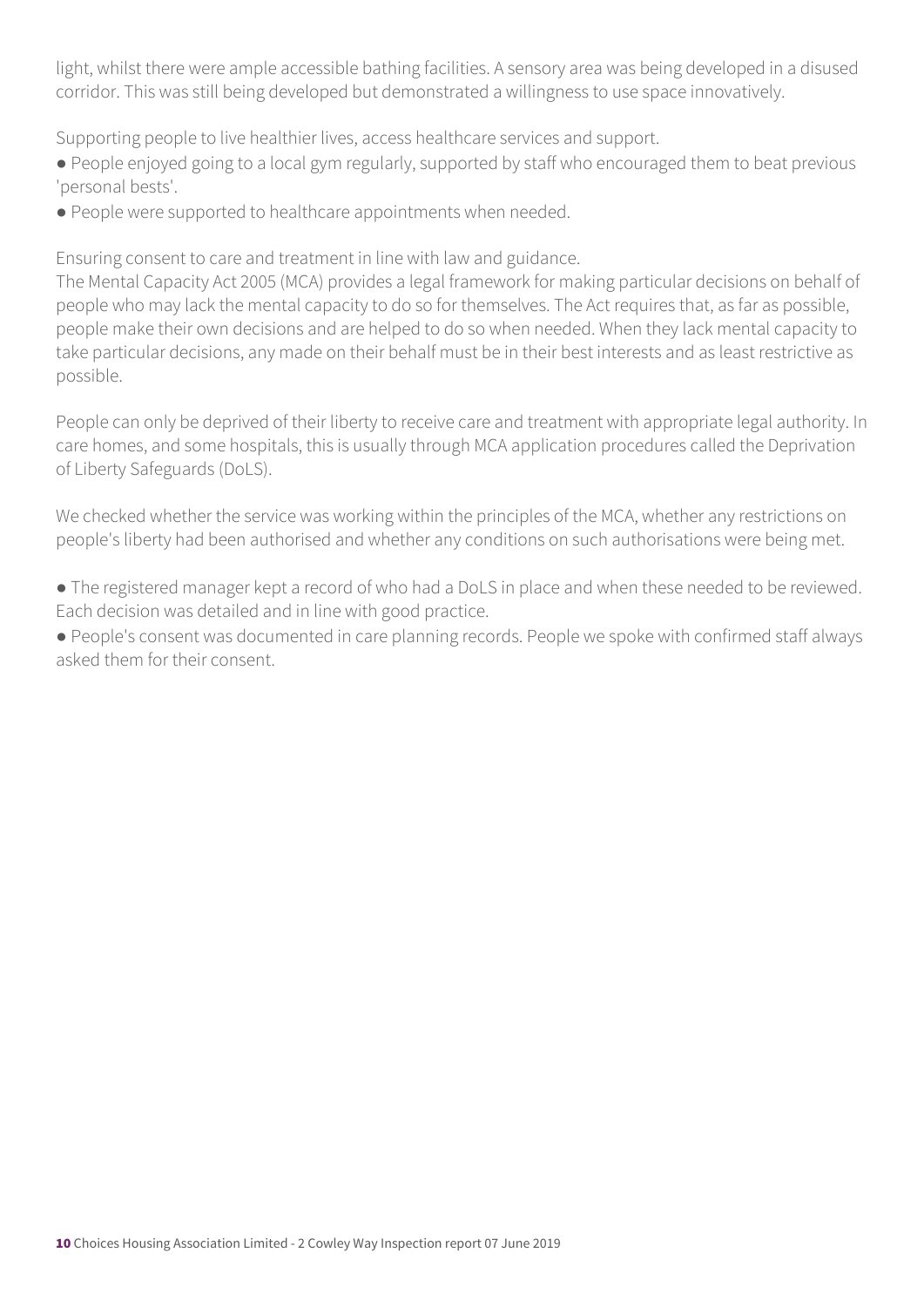#### Is the service caring?

## Our findings

Caring – this means we looked for evidence that the service involved people and treated them with compassion, kindness, dignity and respect.

People were supported and treated with dignity and respect; and involved as partners in their care.

Ensuring people are well treated and supported; respecting equality and diversity.

● Staff demonstrated sensitivity towards people's needs and ensured they felt involved and valued. Staff had got to know people for several years and had formed strong bonds with them.

- 
- Staff ensured the atmosphere was welcoming and vibrant.
- One representative comment in a recently returned survey stated, "The home is one of the very best and I am very happy when my [person] tells me he is so happy. He loves the care there."
- Relatives commented on the positive impact on people of the continuity of staffing levels. Agency staff were not used and people had formed strong bonds with their keyworkers. One staff member told us, "The best bit of the job is the people – they are fantastic and they give you a lift." There was evidently mutual respect between staff and people who used the service.
- Staff interacted with people warmly and with evident knowledge of their preferences. People said, "Staff are very, very patient."

Supporting people to express their views and be involved in making decisions about their care.

- Where they were able, people were fully involved in the planning and review of their care. They had access to a local advocacy service should they wish to access this support. People were also supported by family members. Staff had regard to their opinions and ensured decisions were taken in light of their knowledge and input, where a person lacked capacity to make a specific decision.
- The culture was inclusive. For instance, people who used the service helped interview prospective members of staff. Likewise, the provider sought information about the preferences of prospective staff members prior to employing them to help establish which person they may be a good keyworker match for.

● Staff acted in line with the 'tenant's charter', which was displayed prominently in the hallway and which set out people's core rights. There was scope to personalise this charter with more current input from people.

● Relatives confirmed they had been made welcome at the service whatever time they visited. This contributed further to the homely feel.

Respecting and promoting people's privacy, dignity and independence.

- People were encouraged to live full lives and to be independent. People accessed local facilities and interests with the help of staff. People were confident in their environment and felt at home.
- People's rooms were well decorated to their tastes and personalised how they wanted.
- People were encouraged to build new friendships at a local church club and the service benefitted from good local links. People were supported to be a part of their local community.
- One person took an active role in helping the handyman complete various checks as well as going with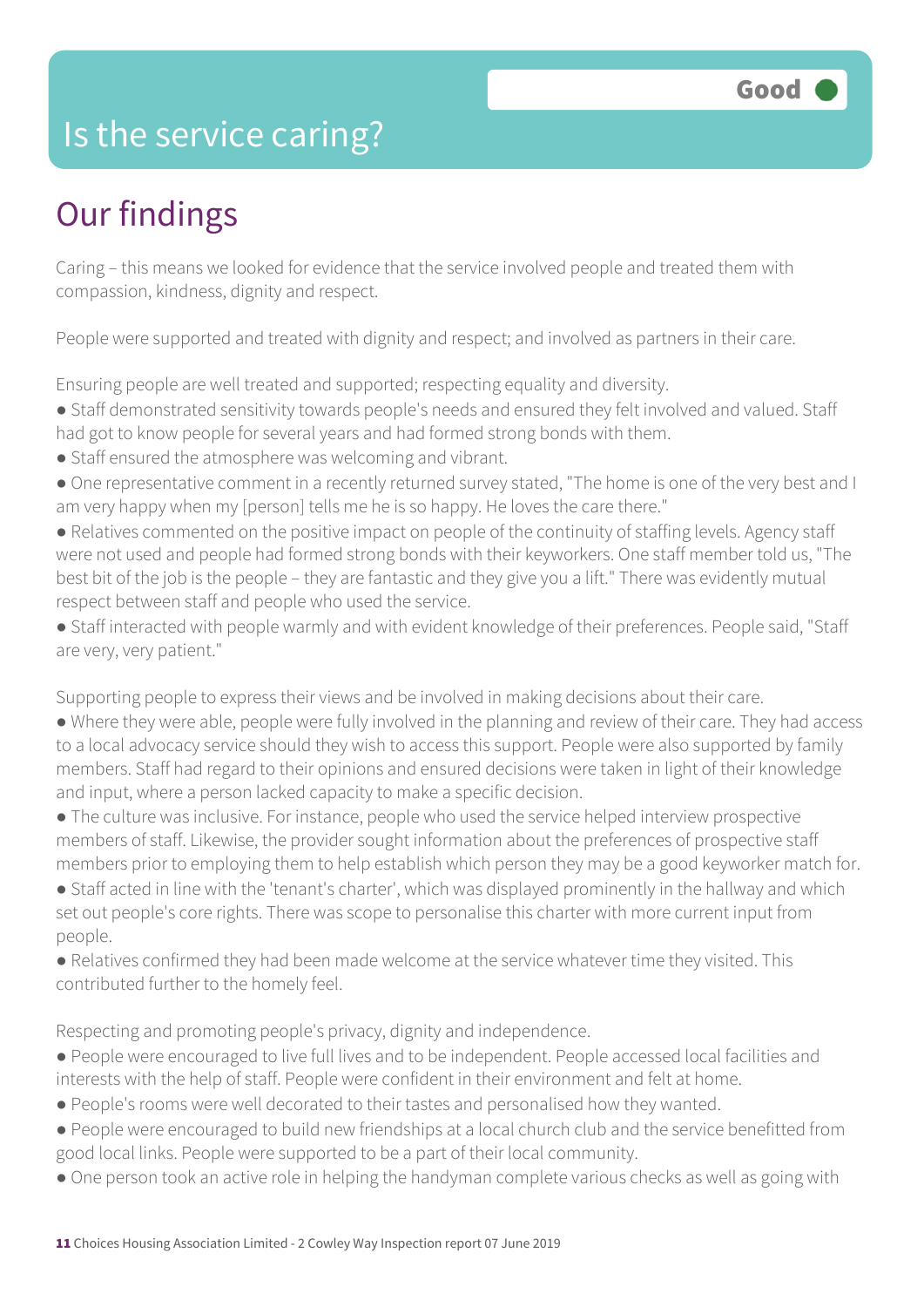him to undertake work at other services.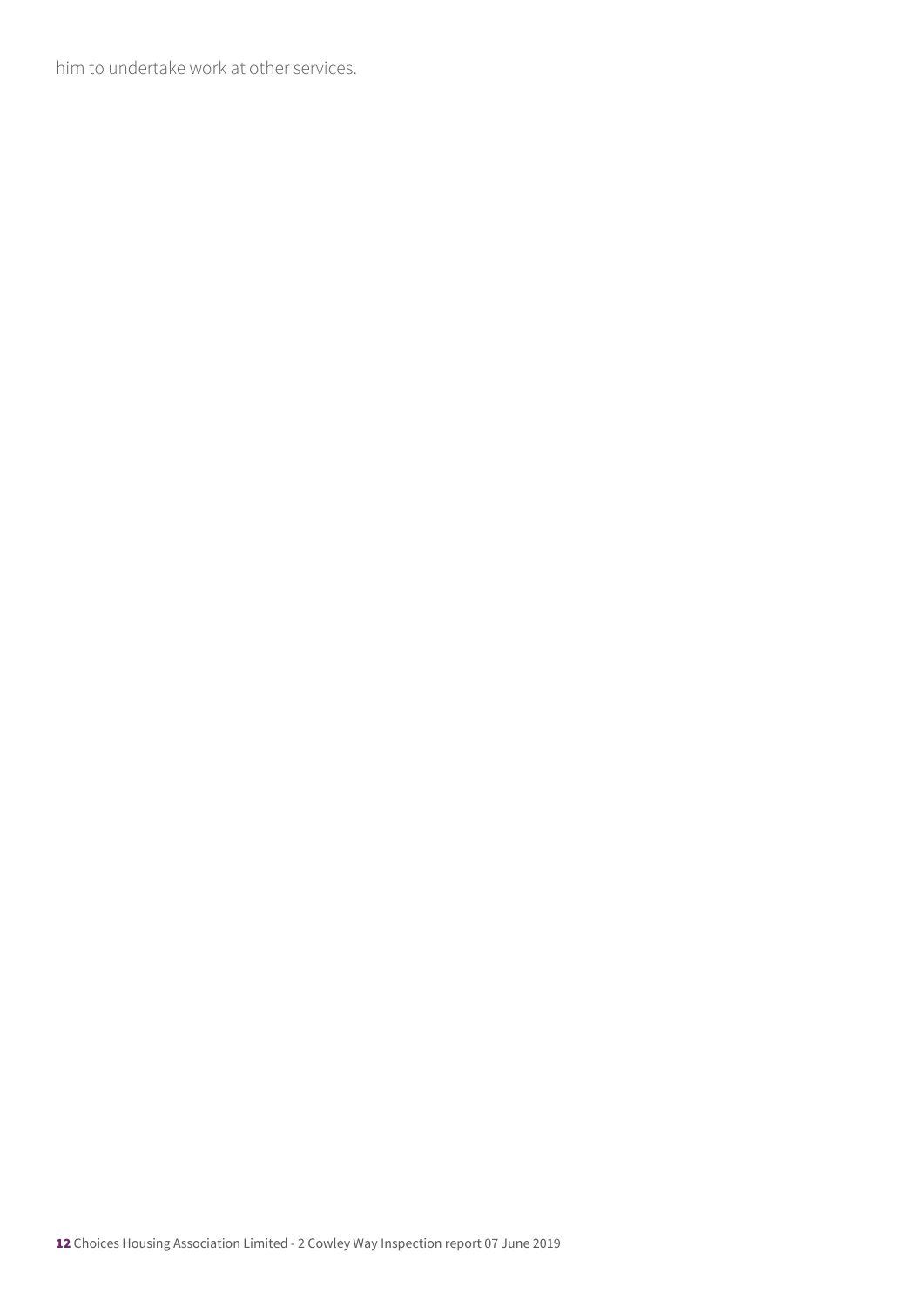### Is the service responsive?

## Our findings

Responsive – this means we looked for evidence that the service met people's needs.

People's needs were met through good organisation and delivery.

Planning personalised care to meet people's needs, preferences, interests and give them choice and control.

● Care plans were extremely detailed and contained comprehensive levels of information regarding people's preferences and wishes. Each person's file also had a photograph and one-page profile to give staff a snapshot of their individuality. Staff confirmed they were given time to review people's care files prior to supporting them.

- The majority of people's care records related to people's long-term support at the service and were informed by detailed previous medical information and ongoing input from external professionals. Staff demonstrated a sound knowledge of people's individual needs and preferences.
- People were encouraged to provide feedback on an ongoing basis through formal and informal reviews and discussions with staff. The culture was one of continuous engagement with people to ensure they were included.
- People were supported and encouraged to pursue a range of hobbies and interests meaningful to them. Staff knowledge of people's interests and how they helped them pursue these on a day to day basis was good.
- Staff also helped people plan towards larger aspirations in line with their interests, such as visiting national motor shows, county shows and sea life centres.

Improving care quality in response to complaints or concerns.

- The complaints policy, along with other key information such as safeguarding information, was visible and in easy-read format. The provider acted in line with the Accessible Information Standard (AIS). The AIS is a law which aims to make sure people with a disability or sensory loss are given information they can understand, and the communication support they need.
- People and their relatives confirmed they knew how to raise any concerns they had and were confident in staff resolving any issues. Complaints had been few and relatively minor. There was a system in place to learn from complaints.
- Relatives confirmed they were always involved and always updated regarding any changes to people's needs or other updates. The registered manager had recently sent out satisfaction surveys to relatives and the two returned at the time of inspection were wholly positive.

End of life care and support.

● No one using the service at the time of inspection required end of life support. The registered manager had begun conversations with people and their relatives about this topic and some had plans entitled, 'When the time comes.' Some people chose not to talk about the matter at the time but the registered manager told us they approached the topic sensitively, involved people's relatives where appropriate, and ensured staff had the relevant training.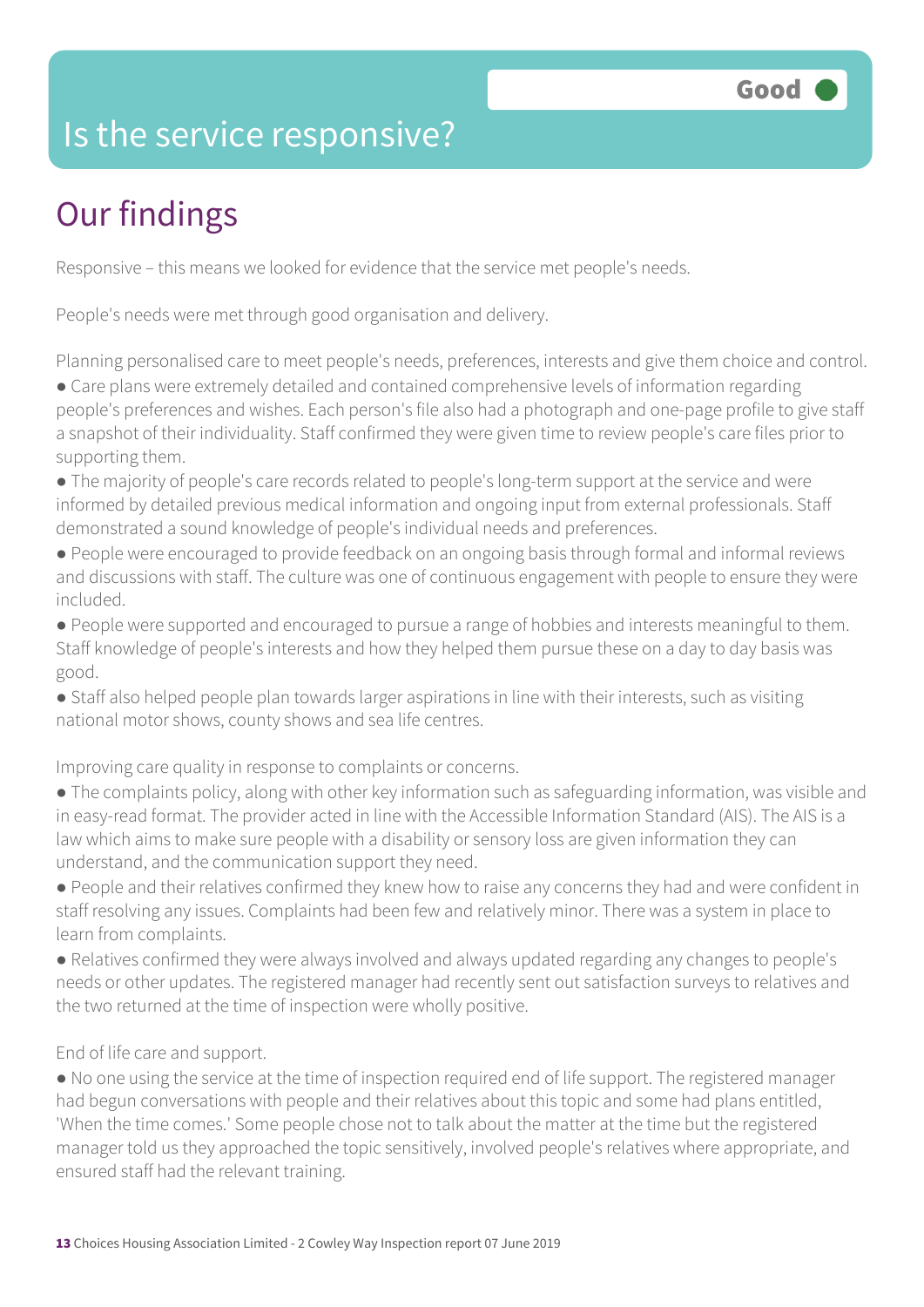#### Is the service well-led?

## Our findings

Well-Led – this means we looked for evidence that service leadership, management and governance assured high-quality, person-centred care; supported learning and innovation; and promoted an open, fair culture.

The service was consistently managed and well-led. Leaders and the culture they created promoted highquality, person-centred care.

Planning and promoting person-centred, high-quality care and support with openness; and how the provider understands and acts on their duty of candour responsibility.

- The registered manager had ensured the culture of openness and inclusivity, established by the previous registered manager, continued. They had taken time to get to know the strengths of staff and to understand people's personalities and needs.
- Relatives and external professionals expressed confidence in how the service was run and the fact they could approach any staff member with a query. They confirmed the provider was proactive in informing them of any changes to a person's needs, or incidents that may impact on the way care was delivered.

Managers and staff being clear about their roles, and understanding quality performance, risks and regulatory requirements.

- The registered manager had established clear oversight of all core processes and ensured records were up to date and accurate.
- The area manager visited the service regularly to undertake checks of care planning documentation and other records. The registered manager was accountable for ensuring these were maintained to a high standard.
- The registered manager had the support of an experienced team of staff, who performed delegated duties to help them in their role.

● Staff were passionate about their caring roles and were encouraged to share ideas about how to improve people's wellbeing and access to the local community. They told us, for example, "The registered manager hasn't been here long but they haven't come in and wanted to make sweeping changes for the sake of it they have listened to us."

Engaging and involving people using the service, the public and staff, fully considering their equality characteristics.

● People's individualities and disabilities were respected. Their independence and ability to live full lives was enabled by the registered manager and staff team. The registered manager and staff team had successfully maintained a welcoming, inclusive atmosphere.

Continuous learning and improving care:

● The registered manager articulated a clear vision for how the service would continue to support people. They had in place a service improvement plan for 2019/2020. This was informed by learning from the provider's auditing of services nationally, responses from staff surveys and feedback from local commissioners.